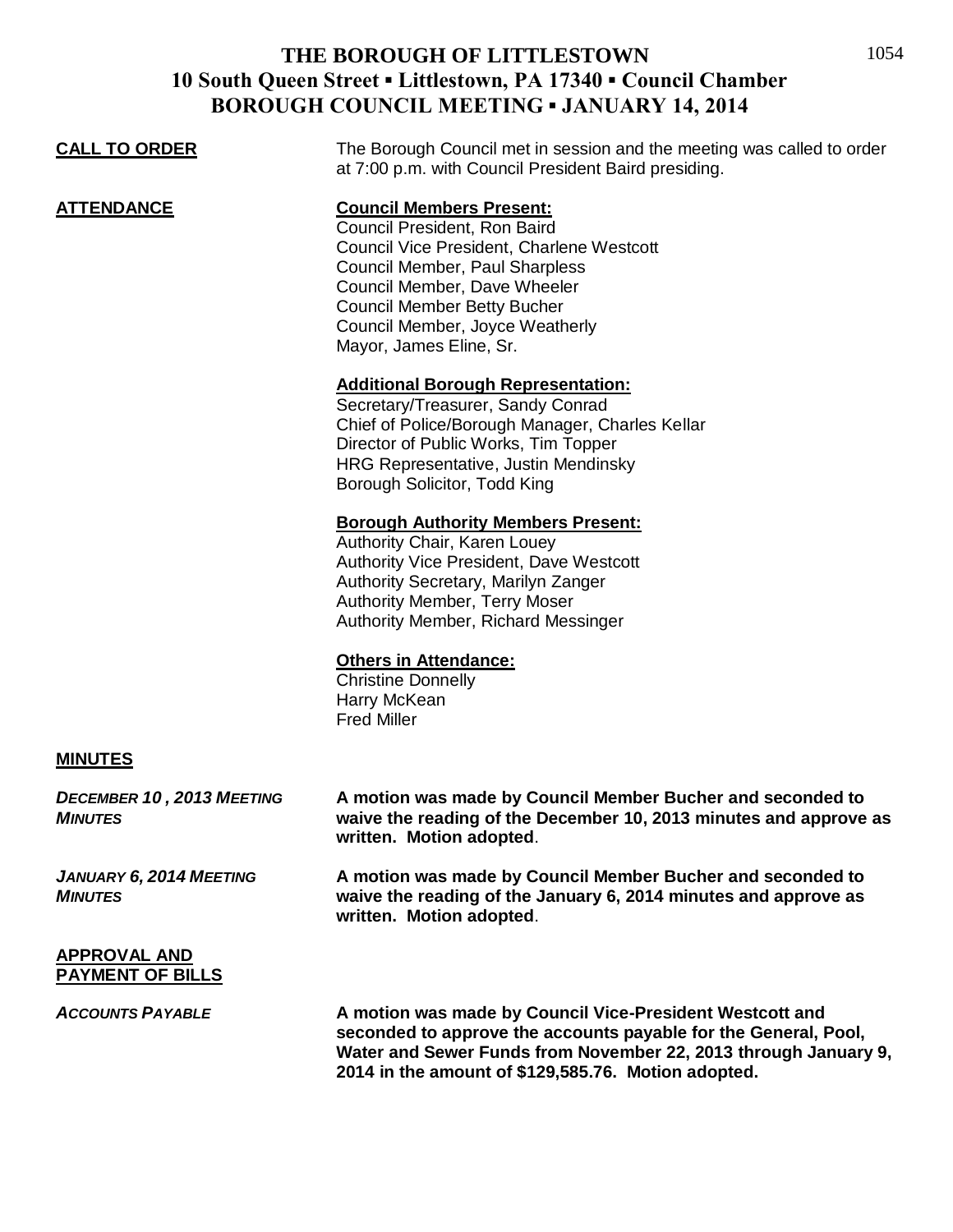| <b>PAYROLL</b>                                               | A motion was made by Council Member Bucher and seconded to<br>approve the payroll from November 22, 2013 through January 9, 2014<br>in the amount of \$159,228.74. Motion adopted.                                                                                                                                                                                                                                                                                                                                                                                                                                    |
|--------------------------------------------------------------|-----------------------------------------------------------------------------------------------------------------------------------------------------------------------------------------------------------------------------------------------------------------------------------------------------------------------------------------------------------------------------------------------------------------------------------------------------------------------------------------------------------------------------------------------------------------------------------------------------------------------|
| <b>REVENUE &amp; EXPENDITURE</b>                             | A motion was made by Council Member Bucher and seconded to<br>approve the revenue and expenditure report for December. Motion<br>adopted.                                                                                                                                                                                                                                                                                                                                                                                                                                                                             |
| <b>BOROUGH AUTHORITY</b>                                     | The Borough Authority met in session and the meeting was called to order<br>at 7:15 p.m. with Authority Chair Louey presiding.                                                                                                                                                                                                                                                                                                                                                                                                                                                                                        |
| <b>APPLICATION PAYMENT NO. 11</b><br><b>TAH CONSTRUCTION</b> | A motion was made by Authority Vice-Chair Westcott and seconded<br>to approve Payment Application No. 11 to TAH Construction for<br>contract 12-1 in the amount of \$111,374.40. Motion adopted.                                                                                                                                                                                                                                                                                                                                                                                                                      |
| <b>APPLICATION PAYMENT NO. 10</b><br><b>SWAM ELECTRIC</b>    | A motion was made by Authority Vice-Chair Westcott and seconded<br>to approve Payment Application No. 10 to Swam Electric for contract<br>12-2 in the amount of \$110,182.49. Motion adopted.                                                                                                                                                                                                                                                                                                                                                                                                                         |
| <b>APPLICATION PAYMENT NO. 3</b><br><b>DAVIDSON</b>          | A motion was made by Authority Vice-Chair Westcott and seconded<br>to approve Payment Application No. 3 to Davidson for contract 12-3<br>in the amount of \$40,596.49. Motion adopted.                                                                                                                                                                                                                                                                                                                                                                                                                                |
| <b>CHAPTER 94</b>                                            | A motion was made by Authority Vice-Chair Westcott and seconded<br>to direct HRG to prepare Chapter 94 not to exceed \$2,000.00. Motion<br>adopted.                                                                                                                                                                                                                                                                                                                                                                                                                                                                   |
| <b>ADJOURN</b>                                               | A motion was made by Authority Vice-Chair Westcott and seconded<br>to adjourn the meeting of the Borough Authority. Motion adopted.                                                                                                                                                                                                                                                                                                                                                                                                                                                                                   |
|                                                              | The meeting adjourned at 7:20pm.                                                                                                                                                                                                                                                                                                                                                                                                                                                                                                                                                                                      |
| <b>RECONVENE</b>                                             | Council President Baird reconvened the meeting of the Littlestown<br>Borough Council at 7:20pm.                                                                                                                                                                                                                                                                                                                                                                                                                                                                                                                       |
| <b>NEW BUSINESS</b>                                          |                                                                                                                                                                                                                                                                                                                                                                                                                                                                                                                                                                                                                       |
| <b>APPLICATION FOR PAYMENT NO. 2</b><br><b>JA MYERS</b>      | A motion was made by Council Member Bucher and seconded to<br>approve Application for Payment No. 2 to JA Myers in the amount of<br>\$4,235.21. Motion adopted.                                                                                                                                                                                                                                                                                                                                                                                                                                                       |
| <b>HISTORICAL SOCIETY EVENTS</b>                             | A motion was made by Council Member Bucher and seconded to<br>approve the Littlestown Historical Society's following events for<br>2014:<br>Use of Pavilion #1 on April 26 <sup>th</sup> and October 11 <sup>th</sup> to hold a Flea<br>$\bullet$<br>Market;<br>Good Old Days on August 14 <sup>th</sup> , 15 <sup>th</sup> and 16 <sup>th</sup> , with the Parade<br>$\bullet$<br>on August 14 <sup>th</sup> , Entertainment on August 15 <sup>th</sup> at the square,<br>Main Event at Crouse Park on August 16 <sup>th</sup> , and assistance with<br>traffic control, trash receptacles and placement of banners; |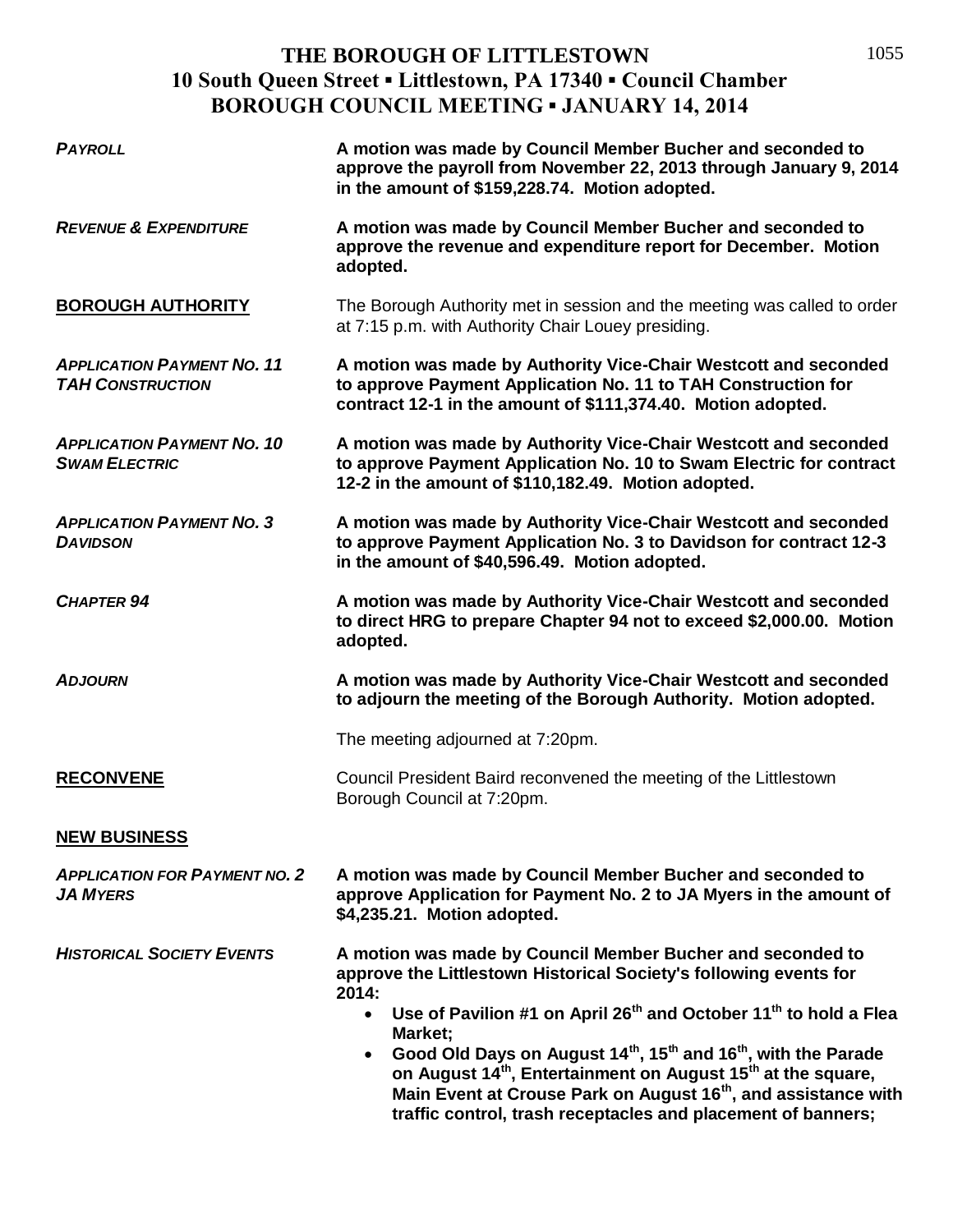|                                                              | Ability to provide the activities to be posted in the Borough<br><b>Newsletter</b>                                                                                                                                                                                                                                                |
|--------------------------------------------------------------|-----------------------------------------------------------------------------------------------------------------------------------------------------------------------------------------------------------------------------------------------------------------------------------------------------------------------------------|
| <b>CIVIL SERVICE COMMISSION</b>                              | A motion was made by Council Member Sharpless and seconded to<br>appoint Larry Unger to fill the vacant position on the Civil Service<br>Commission with a term to expire December 31, 2015. Vote 4-2 in<br>favor of the motion with Council Member Wheeler and Council Vice-<br><b>President Westcott casting in opposition.</b> |
| <b>SCOTT SMALL RESIGNATION</b>                               | A motion was made by Council Vice-President Westcott and<br>seconded to accept the resignation of Scott Small from the position<br><b>Emergency Management Coordinator and Fire Marshal. Motion</b><br>adopted.                                                                                                                   |
| <b>HIRE SUMMER PERSONNEL</b>                                 | A motion was made by Council Vice-President Westcott and<br>seconded to direct the Borough Secretary to advertise for Summer<br>Personnel and to direct the Borough Manager and Secretary to<br>interview and hire such personnel. Motion adopted.                                                                                |
| <b>RESOLUTION NO. 1 - ACTCC</b>                              | A motion was made by Council Vice-President Westcott and<br>seconded to adopt Resolution No. 1 appointing Joyce Weatherly as<br>the delegate and Betty Bucher as the alternate to the Adams County<br>Tax Collection Committee. Motion adopted.                                                                                   |
| <b>RESOLUTION NO. 2 - COG</b>                                | A motion was made by Council Member Bucher and seconded to<br>adopt Resolution No. 2 appointing Paul Sharpless as the delegate<br>and James Eline as the alternate to the Council of Governments.<br><b>Motion adopted.</b>                                                                                                       |
| <b>RESOLUTION NO. 3 - YATB</b>                               | A motion was made by Council Member Bucher and seconded to<br>adopt Resolution No. 3 appointing Paul Sharpless as the delegate<br>and Ron Baird as the alternate to the York Adams Tax Bureau.<br>Motion adopted.                                                                                                                 |
| <b>ORDINANCE - POLICE PENSION</b>                            | A motion was made by Council Member Bucher and seconded to<br>adopt an Ordinance adopting a Pension Plan Document for the<br>Police. Motion adopted.                                                                                                                                                                              |
| <b>APPLICATION PAYMENT NO. 11</b><br><b>TAH CONSTRUCTION</b> | A motion was made by Member Bucher and seconded to approve<br>Payment Application No. 11 to TAH Construction for contract 12-1 in<br>the amount of \$111,374.40. Motion adopted.                                                                                                                                                  |
| <b>APPLICATION PAYMENT NO. 10</b><br><b>SWAM ELECTRIC</b>    | A motion was made by Member Bucher and seconded to approve<br>Payment Application No. 10 to Swam Electric for contract 12-2 in the<br>amount of \$110,182.49. Motion adopted.                                                                                                                                                     |
| <b>APPLICATION PAYMENT NO. 3</b><br><b>DAVIDSON</b>          | A motion was made by Member Bucher and seconded to approve<br>Payment Application No. 3 to Davidson for contract 12-3 in the<br>amount of \$40,596.49. Motion adopted.                                                                                                                                                            |